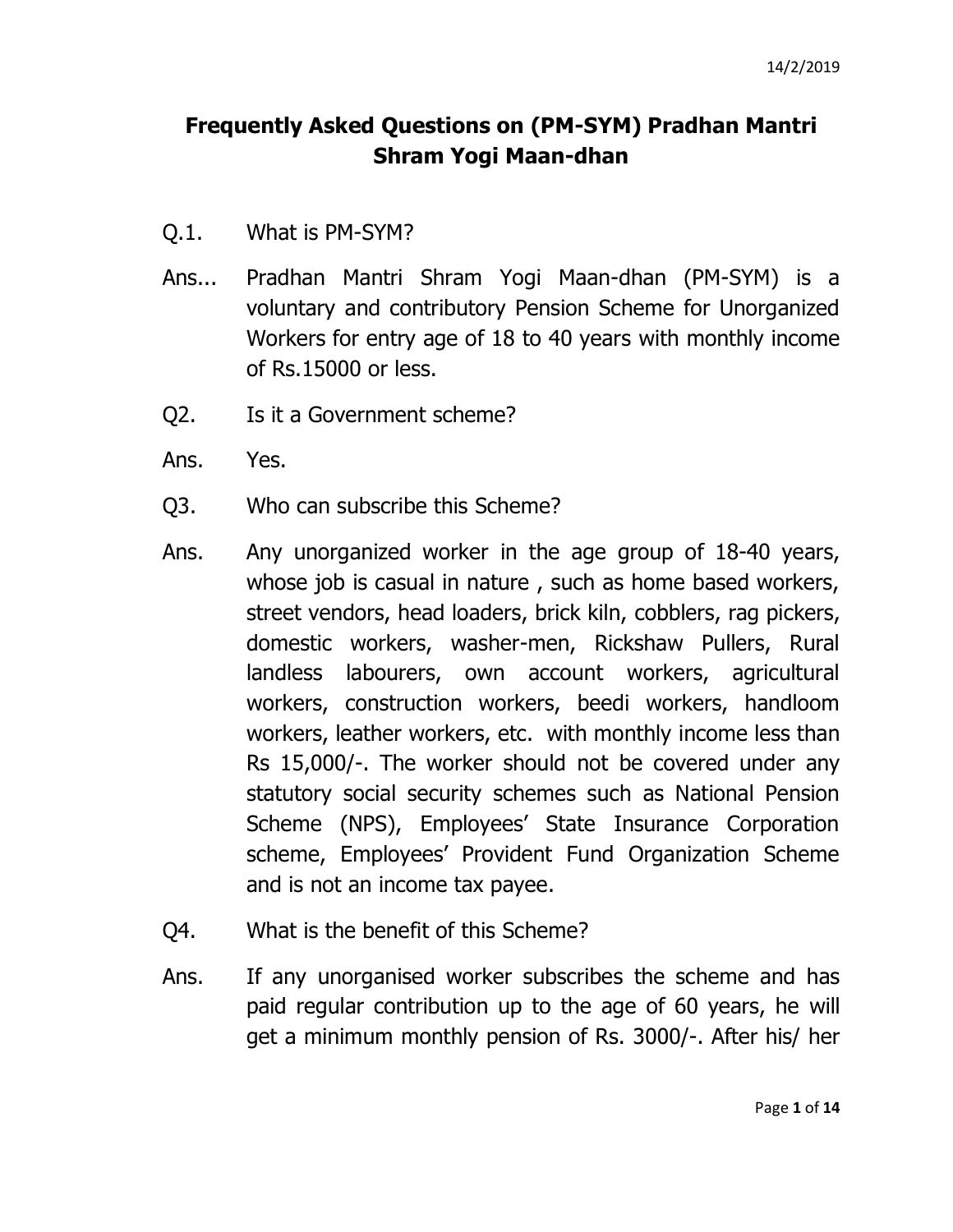death, spouse will receive a monthly family pension which is 50 % of the pension.

- Q5. How many years the beneficiary will contribute?
- Ans. Once the beneficiary joins the scheme at the entry age between 18-40 years, he has to contribute till he attains the age 60 years.
- Q6. How much pension would be received under the Scheme? At what age?
- Ans. Under the Scheme, minimum pension is of Rs. 3000/- per month shall be paid. This pension will start on attaining the age of 60 years of the subscriber.
- Q7. Who are not entitled to join this Scheme?
- Ans. Under the scheme any worker who is covered under any statutory Social Security Scheme such as NPS, ESIC, EPFO and an income tax payee is not entitled to join the scheme.
- Q8. What will be the procedure for joining this scheme?
- Ans. Under the scheme, the subscriber, may visit the nearest Common Service Centre and get enrolled for PM-SYM using Aadhar number and savings bank account/Jan-Dhan account number on self-certification basis. All the branch Offices of LIC, offices of EPFO/ESIC will also facilitate the subscribers about the scheme, its benefits and the procedure to be followed, for enrollment. They will also advise them on locating the nearest CSC.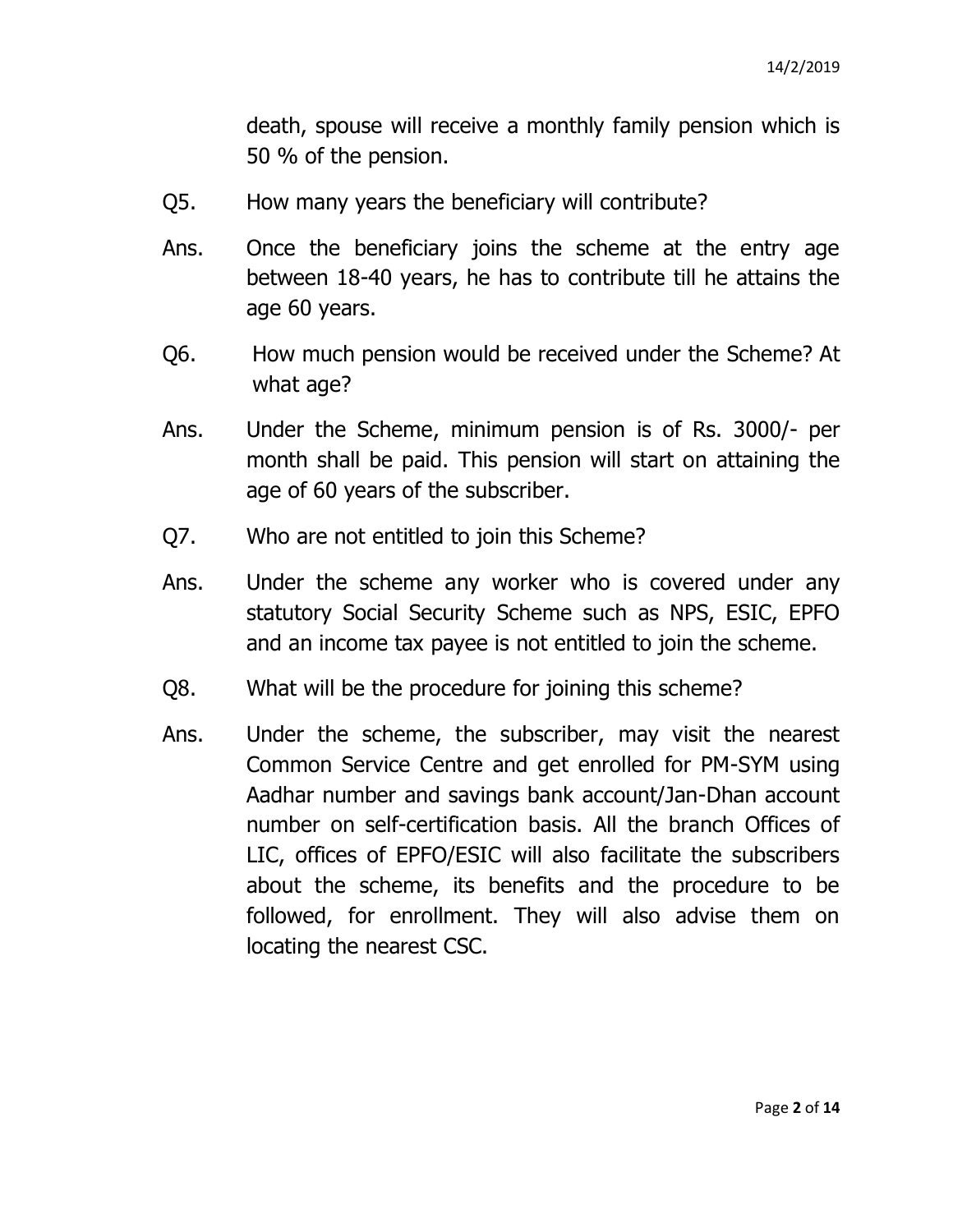- Q9. Where do I go for enrolment?
- Ans. You may please go to the nearest Common Service Centre for enrolment. You can use the locator at locator.csccloud.in/.
- Q.10. Whether I have to give proof of my date of birth and income?
- Ans. No separate proof of age or the income has to be given. Self Certification and providing of the Aadhaar number will be the basis for enrollment. However in case of any false declaration, may attract appropriate penalty.
- Q.11. Who will be the fund Manager?
- Ans. LIC will be the fund manager and will also be the service provider for pension pay out.
- Q.12. Whether the fund is secure with L.I.C.?
- Ans. The fund is 100% secure. The overall responsibility of managing and supervising the fund will be with National Social Security Board which is functional under the Chairmanship of Hon'ble Union Minister of Labour and Employment.
- Q.13. What are the exit provisions?
- Ans. Considering the hardships and erratic nature of employability of the unorganised workers, the exit provisions are flexible. Exit provisions are as under:
	- (i) If beneficiary moves to any organized sector and remains there for a minimum period of 3 years, his account will be active but Government's contribution (50%) shall be stopped. If beneficiary agrees to pay entire amount of the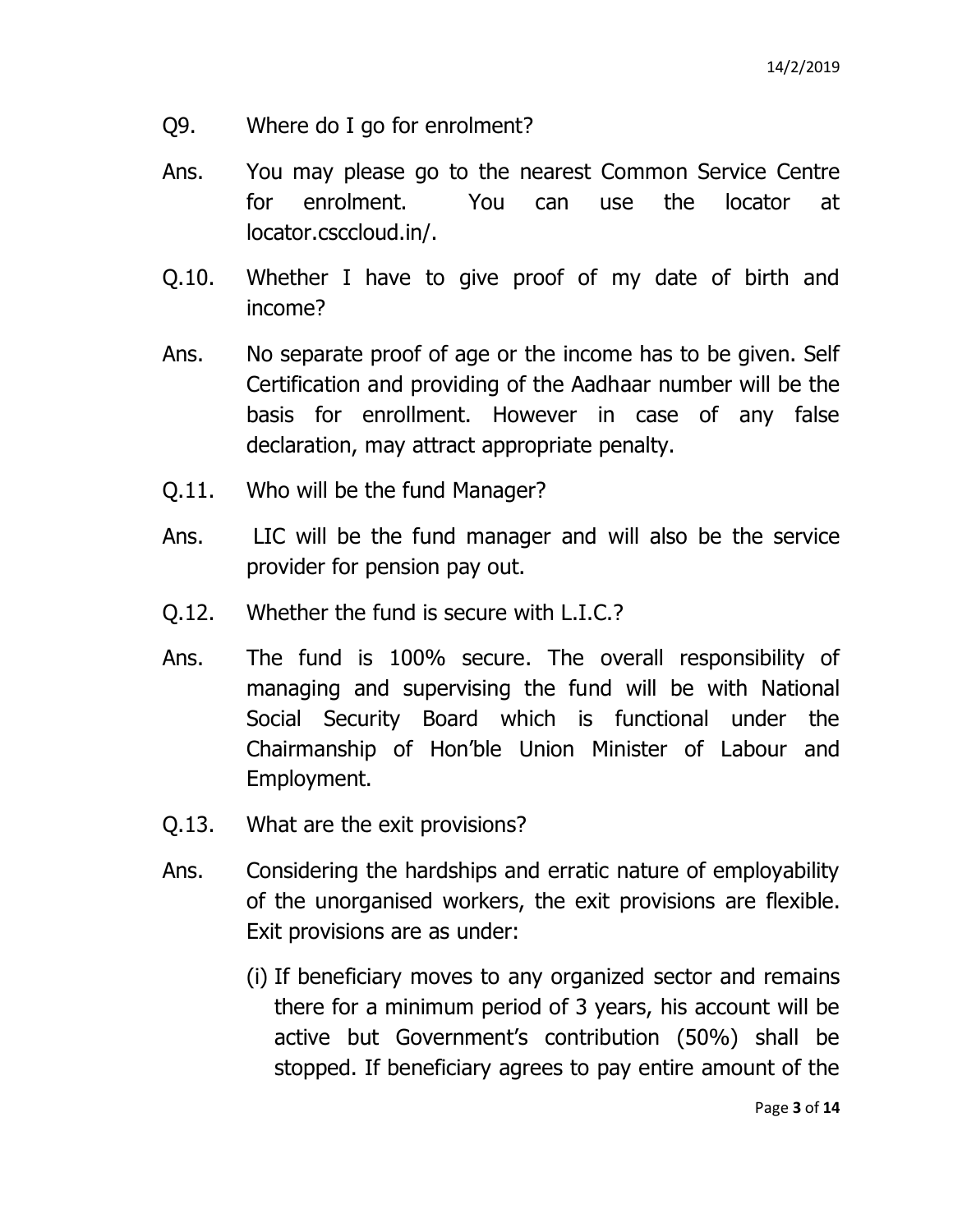contribution, he will be allowed to continue in this Scheme. At the age of 60, he will be allowed to withdraw his contribution with an interest equivalent to prevailing savings bank rates.

(ii)If he is unable to contribute owing disability or any other reasons, beneficiary may opt voluntarily to exit the scheme after minimum 5 years of regular contributions.

On exit, his entire contribution (excluding govt. contribution) will be returned with an interest equivalent to savings bank rates.

- Q.14. What is the role of LIC?
- Ans. LIC will act as a fund manager for the scheme and will also be a service provider for payment of pension to all the Un-Organized workers who have subscribed the scheme.
- Q.15. What is the mode of contribution?
- Ans. Primarily, the mode of contribution is on monthly basis by auto-debit. However, it will also have provisions of quarterly, half yearly and yearly contribution. First contribution is to be paid in cash at Common Service Centre.
- Q.16. How much contribution I have to pay?
- Ans. The actual amount of the subscriber's contribution will be determined at the entry age of the scheme. At median entry age of 29 years, a beneficiary is required to contribute Rs 100/ - per month.
- Q.17. Whether there is auto-debit facility?
- Ans. Yes. Monthly subscription shall be automatically debited on a fixed date of every month from his/her linked saving account.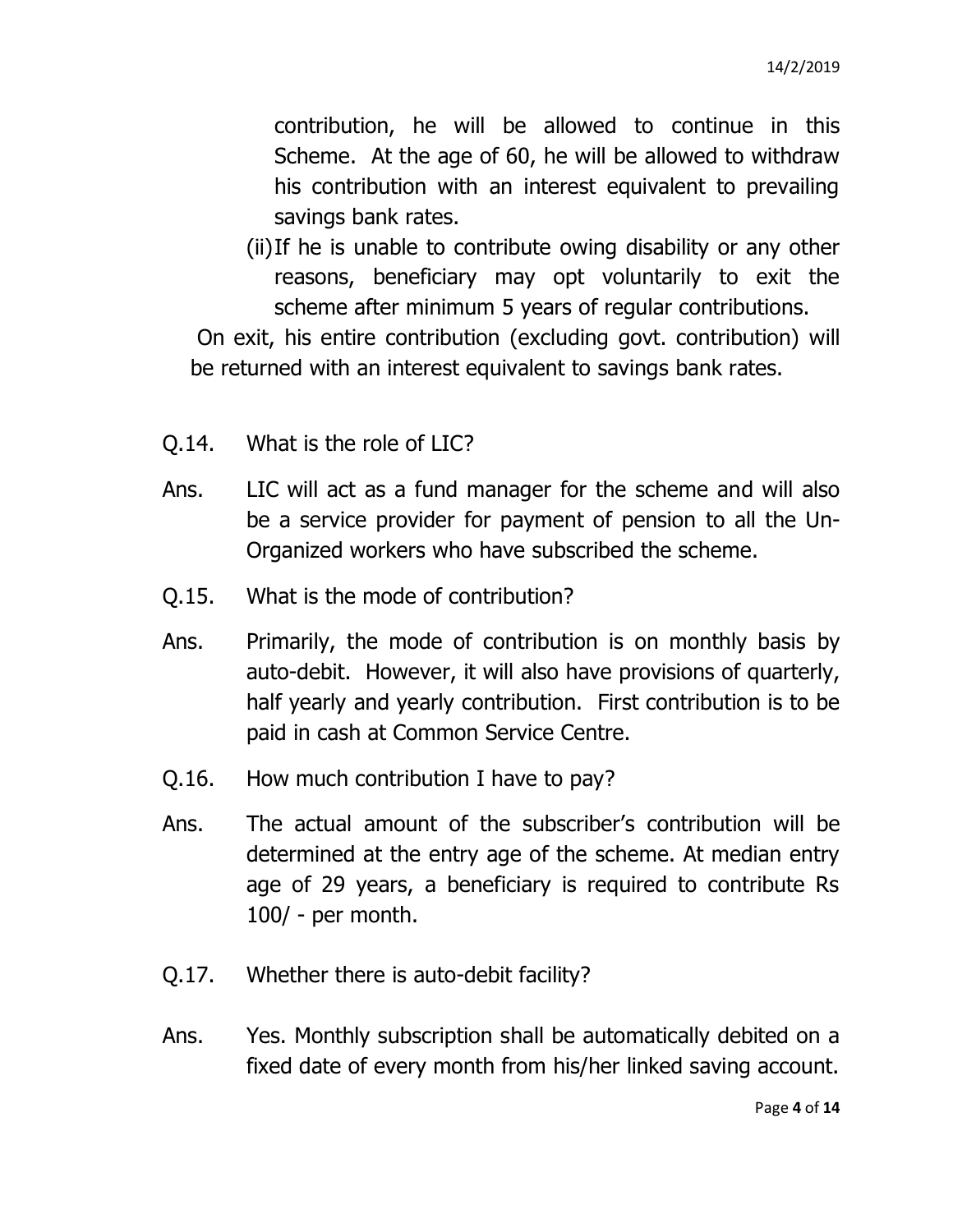- Q.18. What is the responsibility of Govt. of India?
- Ans. The scheme will be administered by Ministry of Labour and Employment. Ministry of Labour and Employment will set up a dedicated Call Centre and Project Management Unit (PMU). JS& Director General (Labour Welfare) will be the Nodal Officer of PMU to administer the scheme effectively. The PMU will also be responsible for performance audit, adequacy and fund management. The entire scheme will be supervised by National Social Security Board (NSSB) as mandated in the Section 5(8) (c) of the UWSS, Act 2008.
- Q.19. Will there be any administrative cost?
- Ans. There will be no administrative cost to the subscriber as it is a purely Social Security Scheme of Government of India.
- Q.20. Whether nomination facility is there?
- Ans. Yes, under the scheme, nomination facility is available. Beneficiary can nominate any one as nominee under the scheme.
- Q.21. Whether family pension is there?
- Ans. Yes, there is a provision of the family pension under the scheme. It is applicable only to the spouse of the subscriber. If the subscriber dies, after the pension has commenced, the spouse of the beneficiary shall be entitled to receive 50 % of the pension.
- Q.22. How much time will it take to roll out the scheme across India?
- Ans. The scheme will be rolled out w.e.f 15<sup>th</sup> Feb, 2019 in selected CSCs and by  $25<sup>th</sup>$  February, 2019 all across India.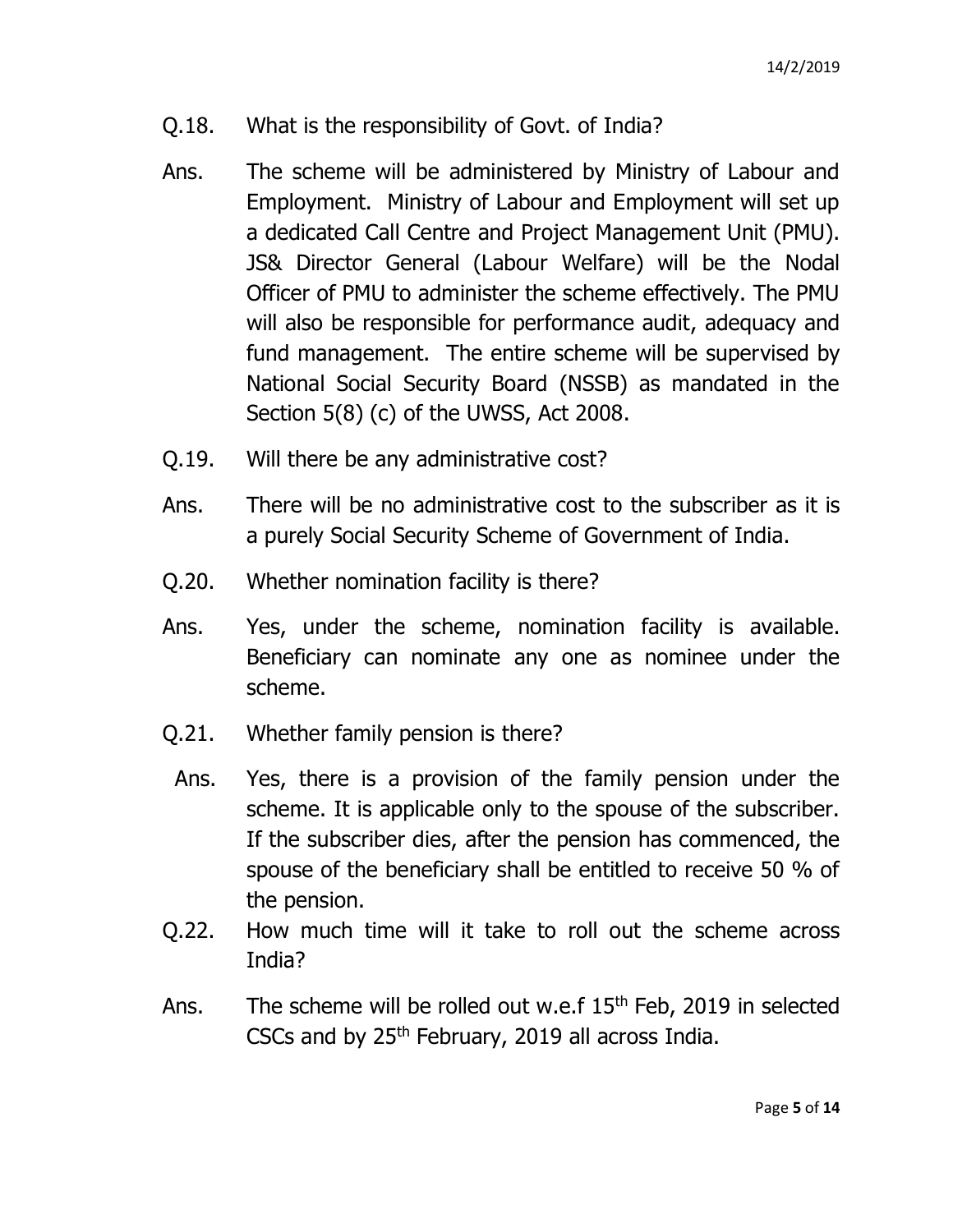- Q.23 Is there any loss to the subscriber at any stage?
- Ans. There is no loss to the subscriber at any point of time. Even if the subscriber exists the scheme after 5 years of payment of regular contribution, his entire contribution will be returned with an interest equivalent to savings' bank rates.
- Q. 24. If the payment of subscription is stopped, can a subscriber re-join/ revive the scheme again?
- Ans. If the payment of subscription has been stopped or delayed, even then the subscriber can revive the scheme after paying the outstanding subscription with interest at a later stage.
- Q. 25. Will a subscriber get a statement of the deposit?
- Ans. Yes, the subscriber will get sms as mini statement on each transaction on his mobile.
- Q. 26. What happens if the subscriber exits the scheme before 10 years of regular contributions?
- Ans. In such an event the subscriber will be paid back only his/her portion of total contribution with Savings' bank interest.
- Q.27. What happens if the subscriber exits the scheme after 10 years but before the pension commences?
- Ans. In such an event the subscriber will be paid back only his/her contribution with accumulated interest. However, he will not be entitled to receive the Government's share.
- Q.28. What happens in case of death before the start of pension?
- Page **6** of **14** Ans. In such an event, if a beneficiary has given regular contribution and died due to any cause, his/her spouse will be entitled to join and continue the scheme subsequently by payment of regular contribution for the remaining period. On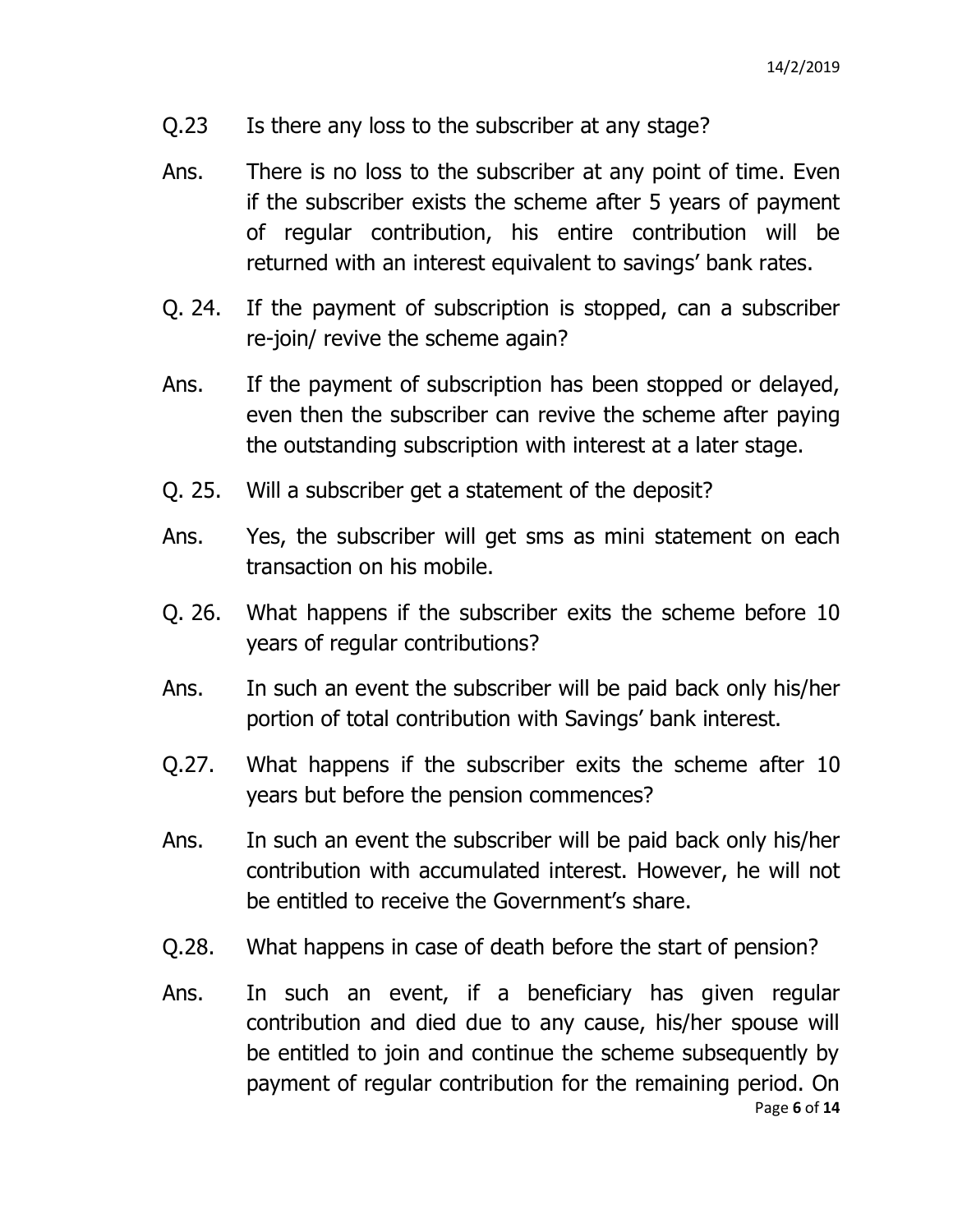completion of the contribution period, the spouse will receive a monthly pension of Rs. 3000/-. Alternatively, if the spouse so desires, the amount of the member's contribution will be returned back to his/ her nominee with an interest equivalent to saving bank rates interest.

- Q.29. Where do I go to solve my grievance?
- Ans. You may call toll free number or may visit CSC or Labour welfare office for any complaint/grievance relating to PM-SYM.
- Q.30. Are there any educational qualifications prescribed for becoming a Member of PM-SYM?
- Ans. No. There are no minimum educational qualifications necessary for joining the Scheme.
- Q. 31 Can the Subscriber make voluntary contribution over and above the amount prescribed under the Scheme? If so, what will be the benefits to the Subscriber?
- Ans. No. the subscriber has to make only the fixed amount of contribution, as prescribed at the time of joining the Scheme.
- Q.32. Can the age be relaxed for the Unorganised Worker above relaxation 40 years, to join the Scheme, by making additional or higher contribution?
- Ans. No such relaxation is available under the provision of the Scheme.
- Q.33. Whether any nomination facility (other than spouse) is available after the death of the subscriber?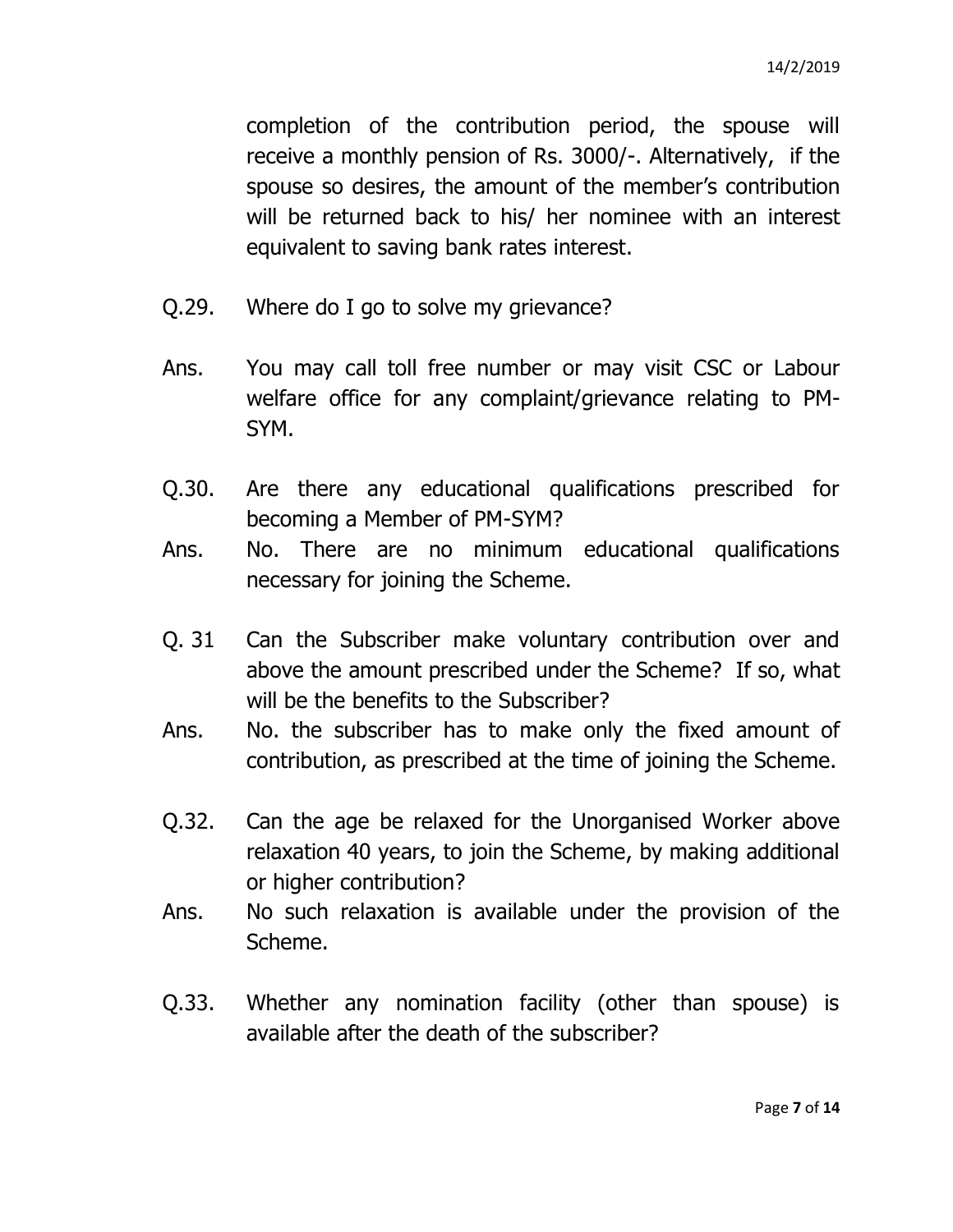- Ans. Spouse, if living, will automatically be the beneficiary of family pension on information of death and production of death certificate.
- Q.34. Will there be any additional charge in case of any breaks in contribution by the subscriber? If so, what will be the quantum of additional charges?
- Ans. If a subscriber has not paid the contribution continuously, he will be allowed to regularize his contribution by paying entire outstanding dues, along with penalty charges, if any, to be decided by the Government from time to time.
- Q.35 Will Pension be paid to the dependents, in the event of death of Pensioner and his/her spouse, after the age of 60 years?
- Ans. No. After the death of subscriber as well as his/her spouse, the dependents will not be entitled for payment of pension.
- Q.36 What are the documents that are to be submitted at the enrollment Centre?
- Ans. The subscriber has to provide Aadhar card, savings bank passbook and a Self-Certified form along with consent form for auto-debit facility.
- Q.37 Is the subscriber required to pay the monthly contribution till the age of 60 years?
- Ans. Yes. After joining the Scheme, the subscriber has to pay the prescribed monthly contribution till the age of 60 years.
- Q.38 What action is required to be taken by the Subscriber, after attaining the age of 60 years, for getting the pension?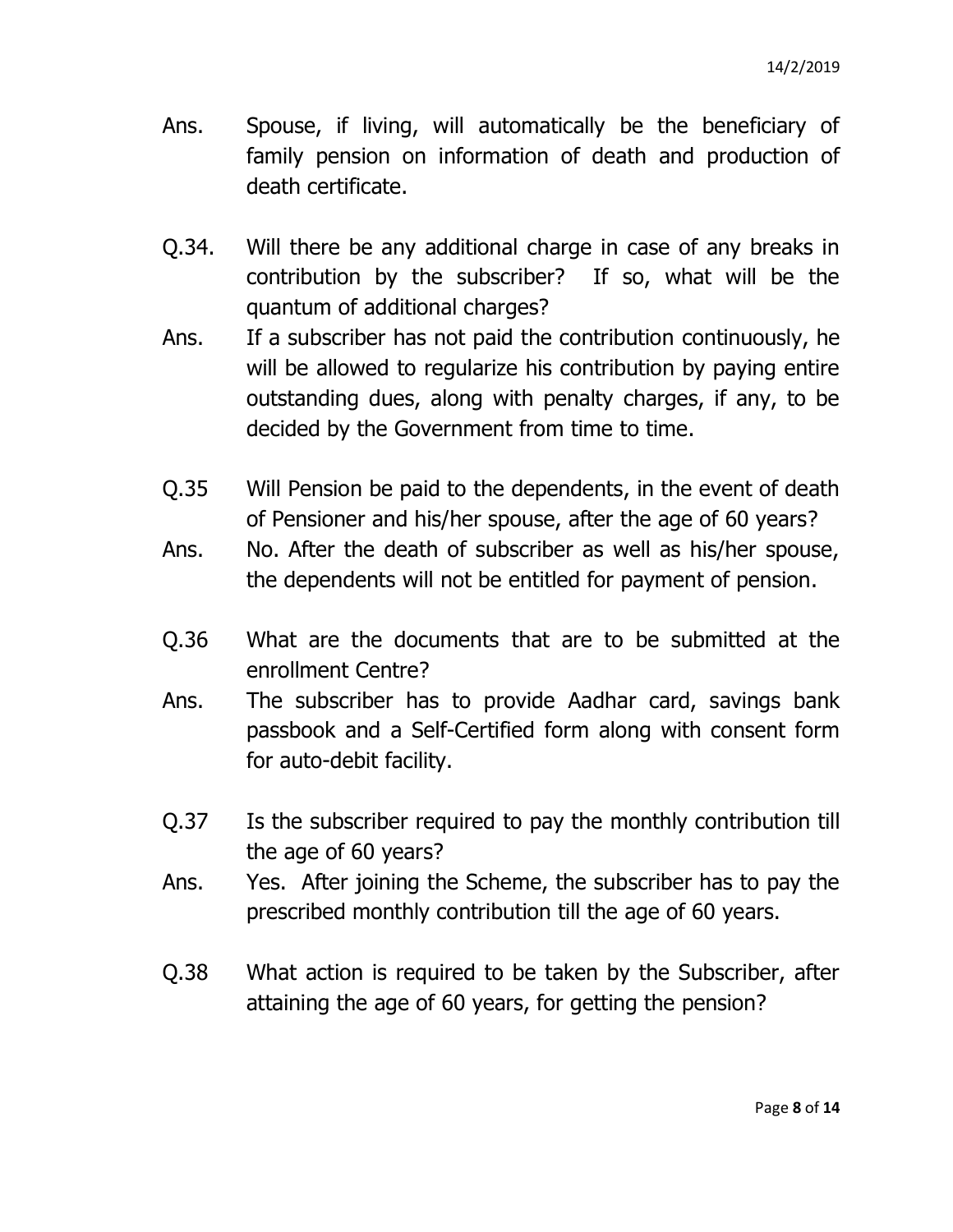- Ans. The monthly pension will get deposited in the subscriber's linked Bank Account, after the subscriber attains the age of 60 years.
- Q.39 If both husband and wife are members of PMSYM and both die, will other members of the family be eligible to receive pension or other benefits?
- Ans. The nominee can withdraw the Subscriber's (both) contribution with interest.
- Q.40 If the subscriber dies and his/her spouse opts to continue the Scheme by payment of contribution, in such case, whether the contribution is to be paid for remaining years of original subscriber or till the spouse attains the age of 60 years?
- Ans. In such a case, the contribution will be paid for the remaining/balance period till the original subscriber would have attained the age of 60.
- Q.41 Is there any provision for availing interim loan for education, marriage and construction.
- Ans. No such loan facility is available in the Scheme.
- Q. 42 State Governments are providing various benefits under their respective Unorganised Workers Schemes. Can such members also avail the benefits the present PMSYM Scheme?
- Ans. Yes, if the subscriber is eligible otherwise to join this Scheme.
- Q. 43 Can a beneficiary who is a subscriber to Pension Provident Fund Scheme, be eligible to join PMSYM?

Ans. No.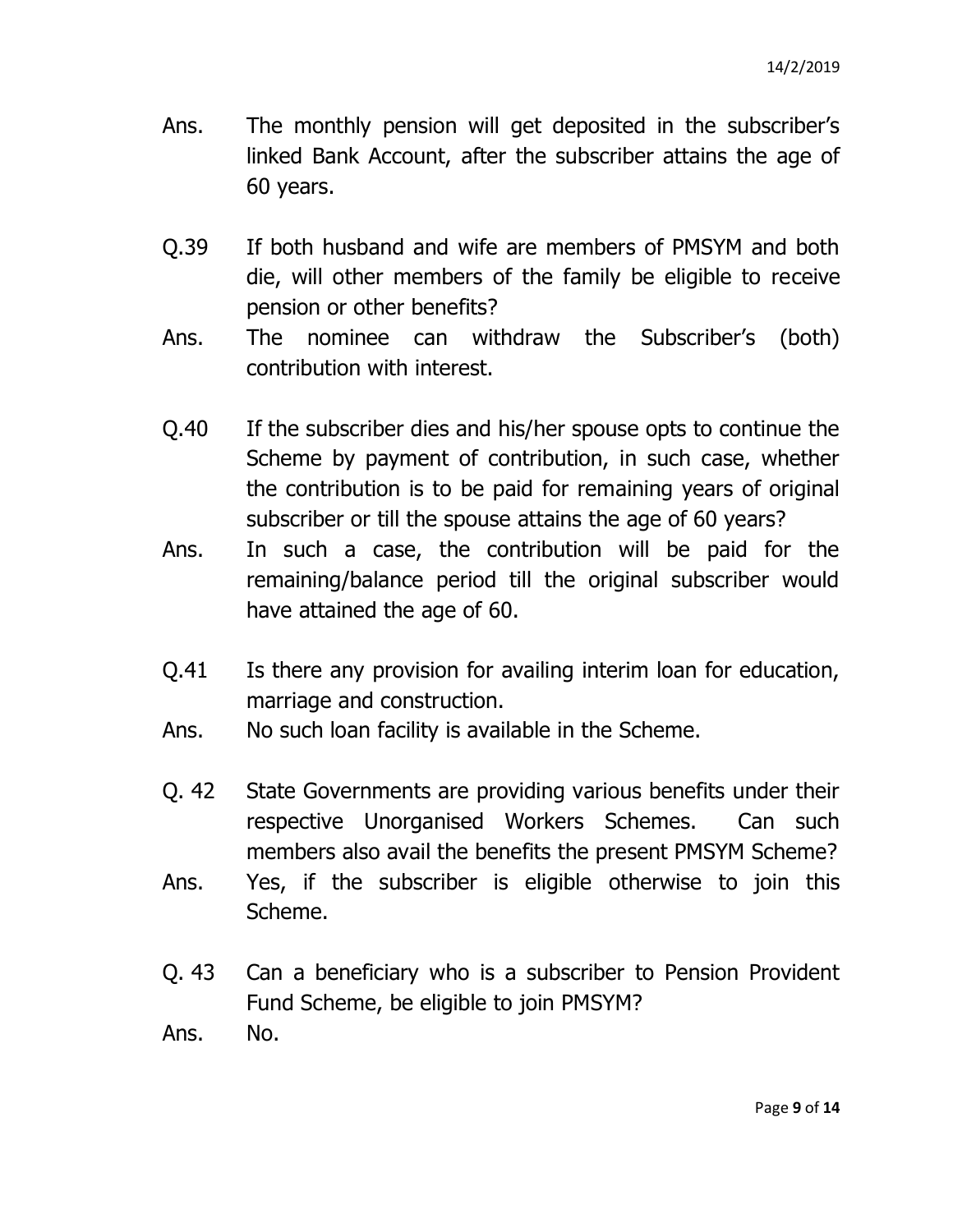- Q.44 Whether beneficiaries under Atal Pension Yojana can avail benefits under PMSYM?
- Ans. Yes. One can join PM-SYM also in addition to Atal Pension Yojana, if eligible.
- Q.45 Will the quantum of pension be enhanced beyond Rs.3,000/ per month, due to inflation in future ?
- Ans. At present, there is no such provision, but depends on future circumstances.
- Q.46 What will be the mode of payment for the subscriber's contribution?
- Ans. The initial contribution to be paid by cash. However, subsequent monthly contribution will be auto-debited from the subscriber's savings bank account/jan-dhan account.
- Q.47 What happens if the worker joins this Scheme as an unorganised worker and he joins the organized sector, gets enrolled under EPFO and again comes back to the unorganised sector, what would be the modalities for the same?
- Ans. In case the worker moves from the unorganized sector to the organized sector, in such an event, the subscriber can continue with scheme however the Govt. contribution will stop and the member will have to pay additional amount equal to the Govt. Share. Alternatively, he may withdraw his contribution with interest.
- Q.48 What happens if the worker loses source of income and is not able to contribute monthly premium?
- Ans. In such an event he can exit from the Scheme as per the provision already detailed.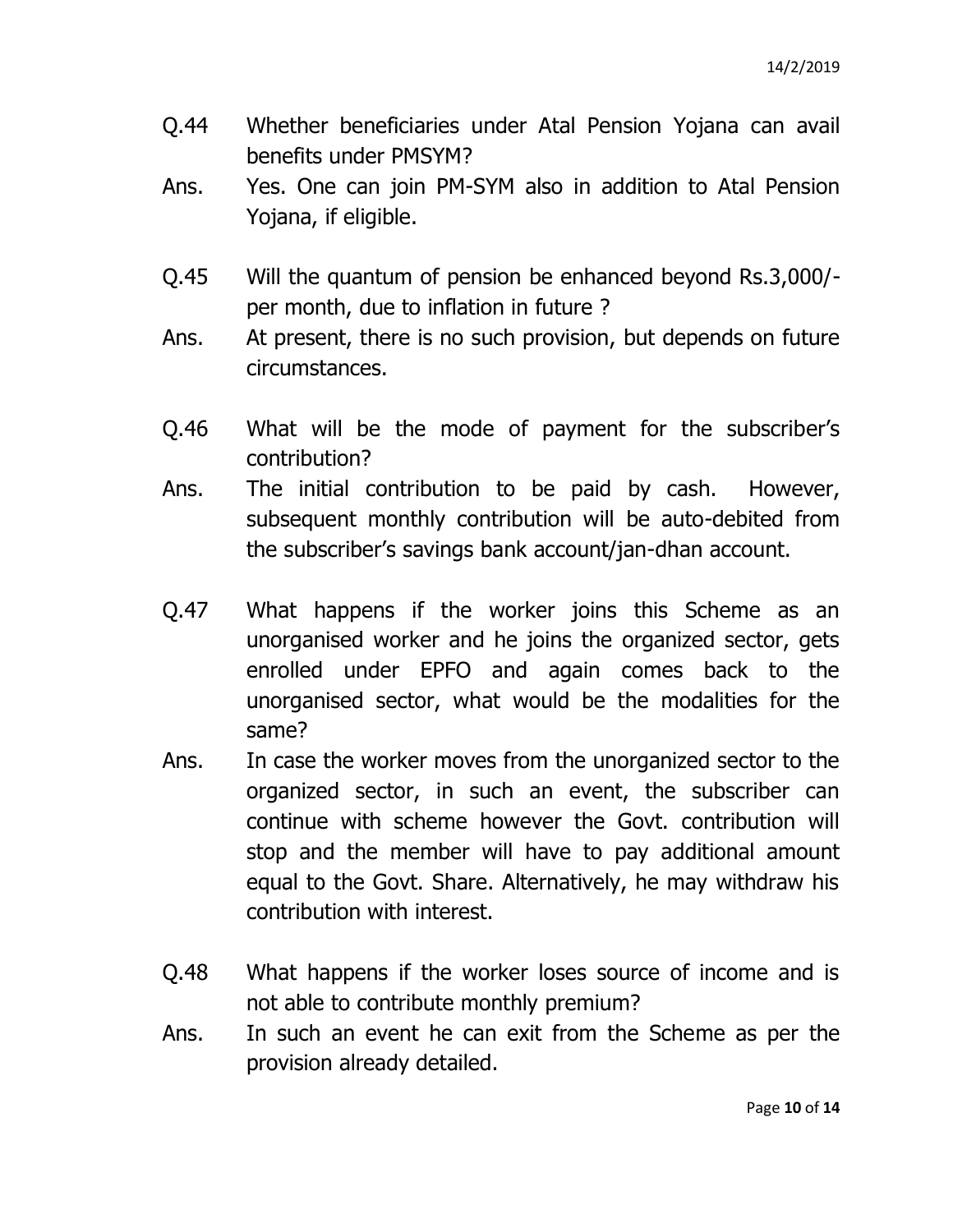- Q.49 What happens if the subscriber's income crosses Rs.15,000/ a month, after joining the Scheme?
- Ans. Subscriber can continue in the Scheme.
- Q.50 What would be the modality for Aadhar based authentication /E-KYC?
- Ans. Through biometrics.
- Q. 51 Who will operate the help line/ grievance redressal mechanism?
- Ans. There is a designated call center for this and the toll free number is 1800 2676 888.
- Q.52 Is there any partial withdrawal of contribution in case of certain exigencies? If yes, after how much lock-in period?
- Ans. There is no such facility for withdrawal of contribution, partially or fully.
- Q.53 Is the E-card can be downloaded again in case of loss/damage, etc.? Whether any charges are to be paid for the same?
- Ans. Yes the E-card can be downloaded in case of loss or damage.
- Q.54 Whether savings bank account in a cooperative bank can also be linked for auto-debit facility for payment of contribution?
- Ans. If co-operative bank is on the CBS platform, the savings' bank account can be linked for auto debit.
- Q.55 If any State has not registered unorganised worker under UWSSA 2008, can the process of enrolment under this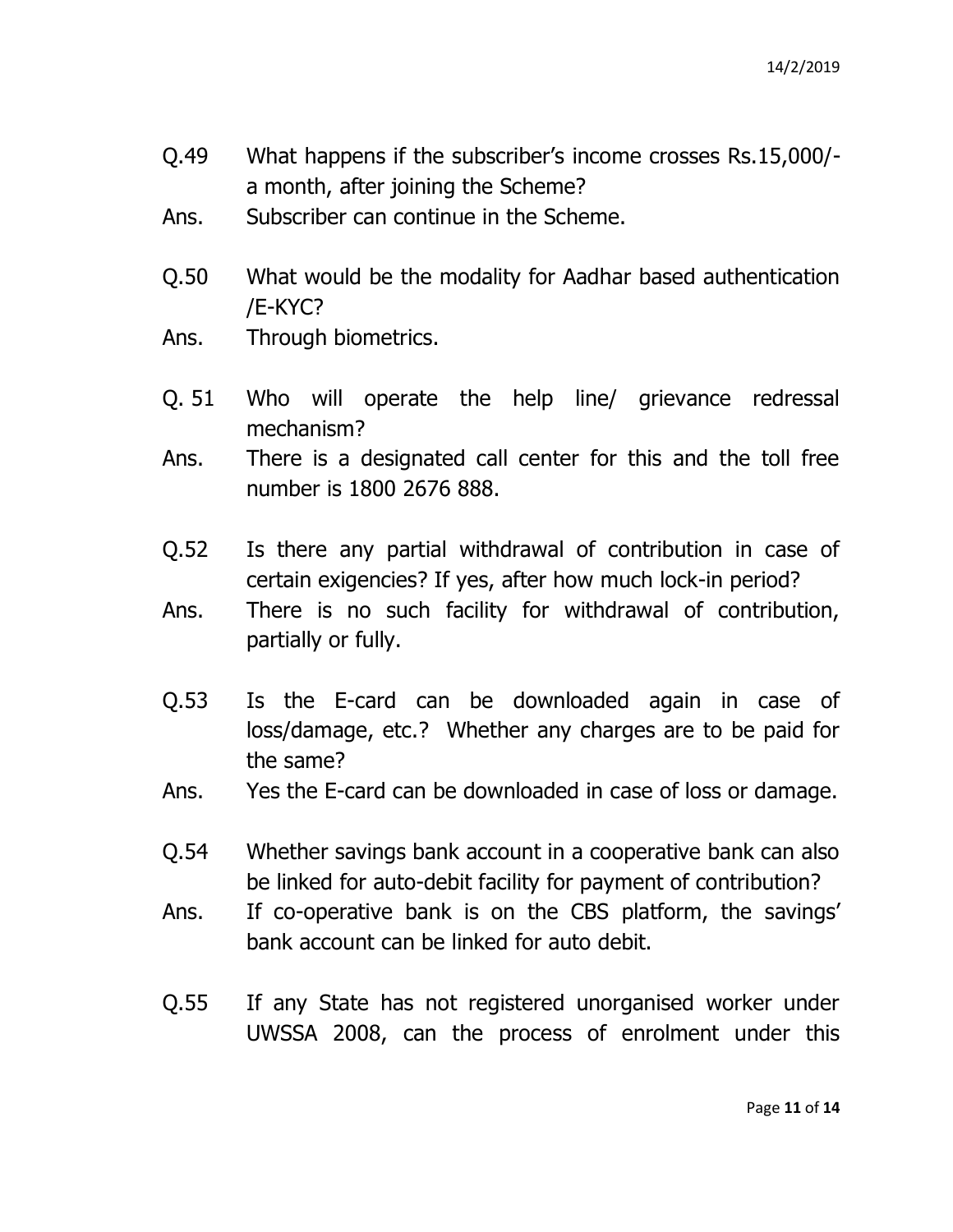Scheme deemed to be registration process under Section 10(3) of the Act?

- Ans. No. Registration under Section 10(3) and enrollment under the scheme are separate processes.
- Q.56 If CSC network is to be used for registration, how much would be the service charge, per registration, and who will bear the cost?
- Ans. Service charges for enrolment to be paid by MoLE and no Service charge payable by Subscriber.
- Q.57 Whether the downloaded filled up application form will suffice for bank auto debit purpose – worker will not need to fill up any other form in the bank?
- Ans. The form has a section for the consent of the auto debit from his account, hence no other form is required.
- Q. 58 Is the SMS language in regional language of the State or in English/Hindi only?
- Ans. The SMS will be sent in English/Hindi Language.
- Q.59 Is there any interactive map for finding the nearest location of the facilitation centre?
- Ans. Nearest location available on CSC site or the information will be available on the facilitation centres. You can use locator at locator.csccloud.in/.
- Q.60 In case of default of subscription, what will be modality for payment of the defaulted premium? Is it through auto debit or through cash or cheque?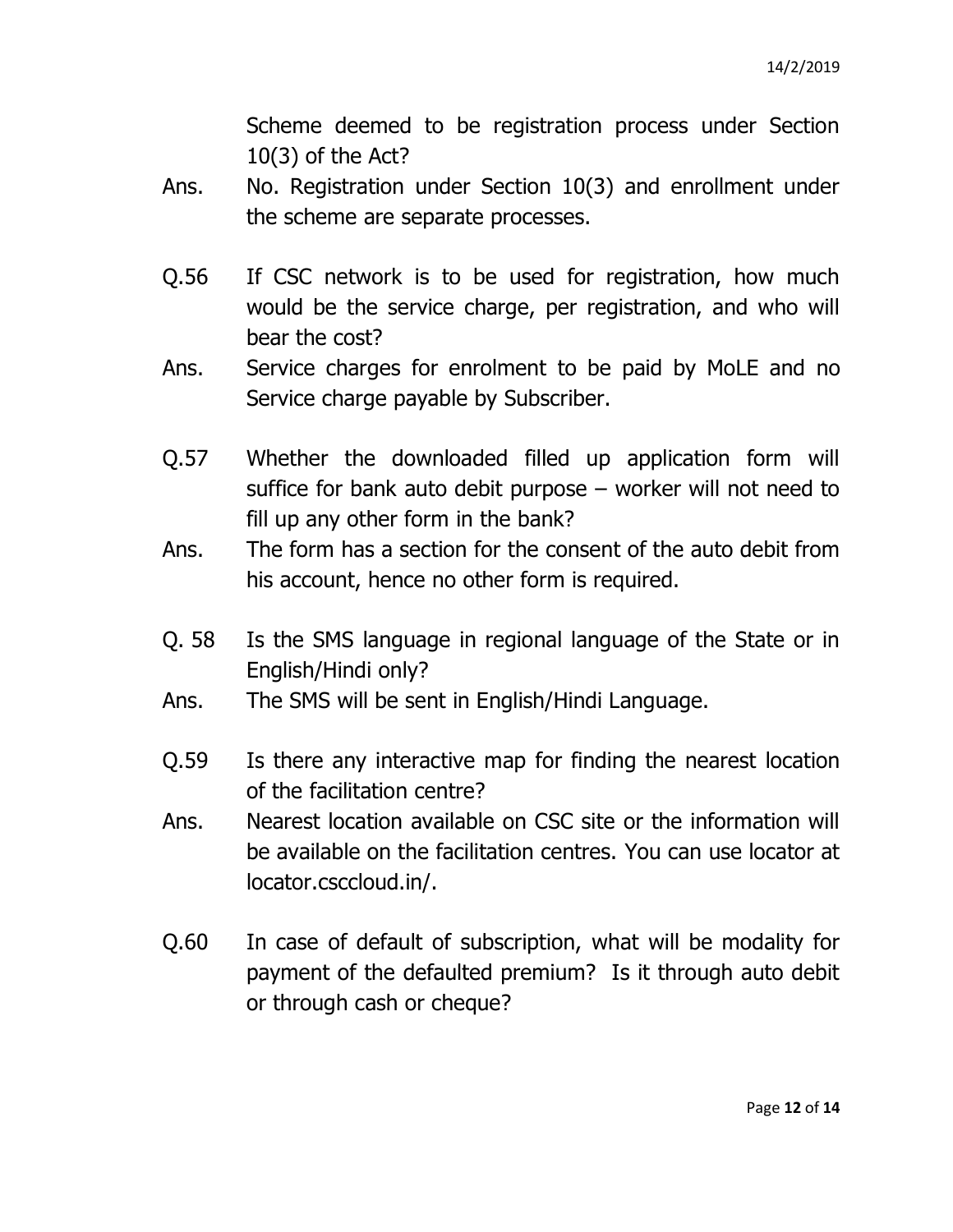- Ans. The amount of contribution along with penalty/ interest will be debited to the account of the Subscriber based on his consent.
- Q.61 In case of worker having more than one spouse, which spouse would be declared as nominee and who will get the family pension?
- Ans. The spouse who is nominated by the subscriber will be entitled to receive the family pension. However, in case of rival claimants, court order will prevail.
- Q.62 Is there a provision for migration of the pension account if the worker changes the linked bank account for auto debit?
- Ans. No, migration is required, the pension account number will be unique and will be linked to the bank account of the Subscriber.
- Q.63 If Subscriber gives consent form physically for auto-debit facility. But if there is insufficient balance in his bank account, what will happen to his account?
- Ans. It will be considered as default in payment and he will be allowed to regularize his contribution by paying entire outstanding dues, along with penalty charges, if any, to be decided by the Government from time to time.
- Q.64 If any subscriber is having old Aadhar card, where only the year of birth is written on it, in that case how the date of birth is determined and on which date the pension will start?
- Ans. The date of birth will be determined based on the selfcertification of the subscriber. Contribution will be determined based on that.